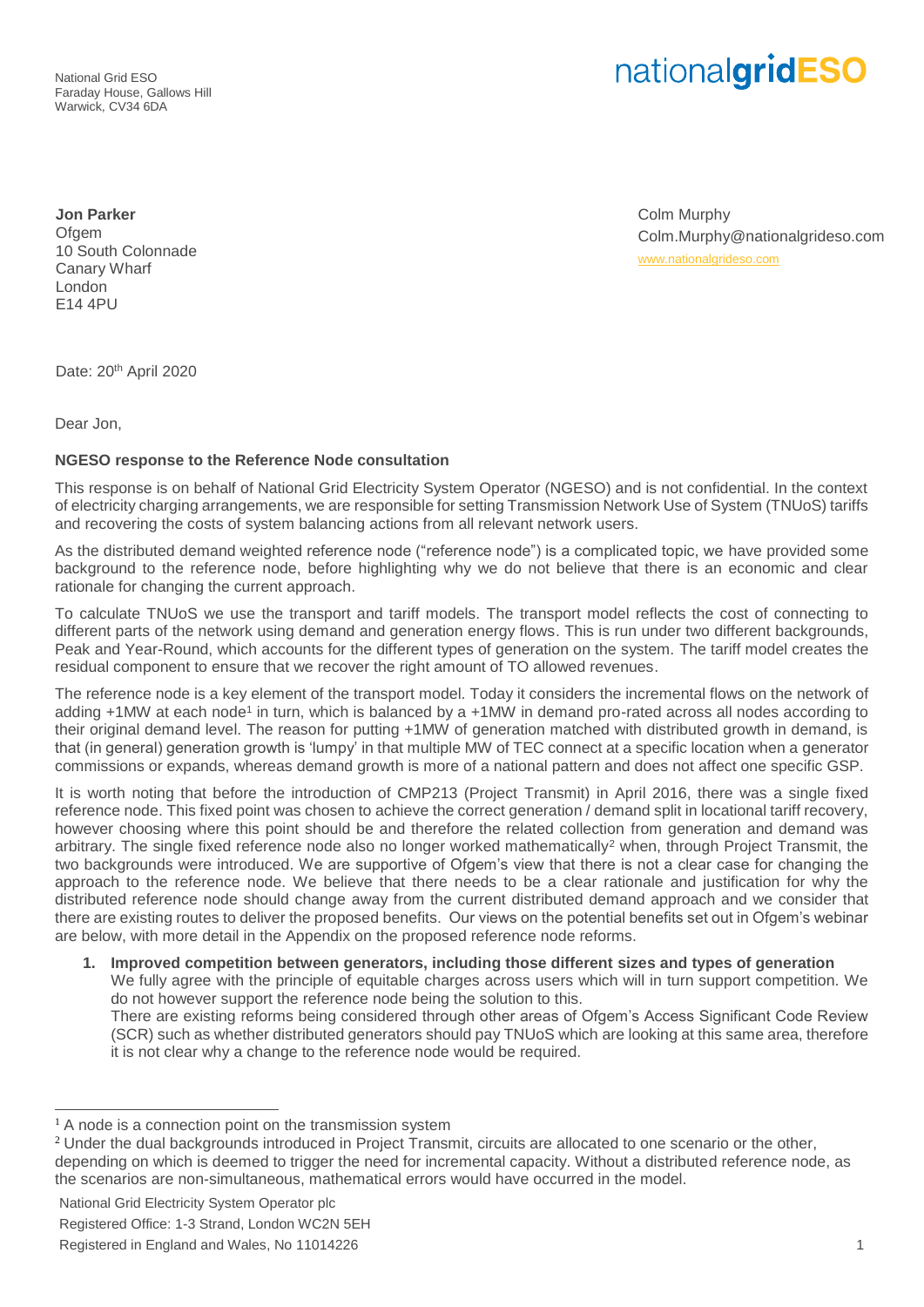From a competition in Europe perspective, the  $\epsilon$ 0 –  $\epsilon$ 2.50 per MWh range for generation TNUoS charges in GB was set by the European Commission to ensure that generators across Europe were on a level playing field. If there was a view from industry that this is no longer the case, then engagement with UK Government and the European Commission would be required, rather than a change to the reference node.

## **2. Improved compliance with EU cap on generation charge levels**

We continue to be dedicated to ensure compliance with the €0 – €2.50 per MWh range for generation TNUoS charges. Currently CUSC modifications CMP317 and 327 are looking at ensuring that there is compliance with this range.

We believe that the transport model and the reference node are designed to be cost reflective and ensure that it works mathematically, therefore we are not supportive of changing the current, cost reflective approach, to achieve compliance with the €0-2.50 range which is not a cost reflective driver.

We believe that the current reference node approach has sound economic rationale which was supported by the Authority's decision on CMP213 (Transmit), and we do not believe that there is a justification for changing this approach at this point in time. In addition, when considering Ofgem's guiding principles for the Access SCR, we do not think that a change to the reference node supports any of Ofgem's criteria. We are open to engaging with Ofgem and industry on this, should a clear economic rationale come to light for both for the justification for change and the proposed solution.

Yours sincerely

Colm Murphy